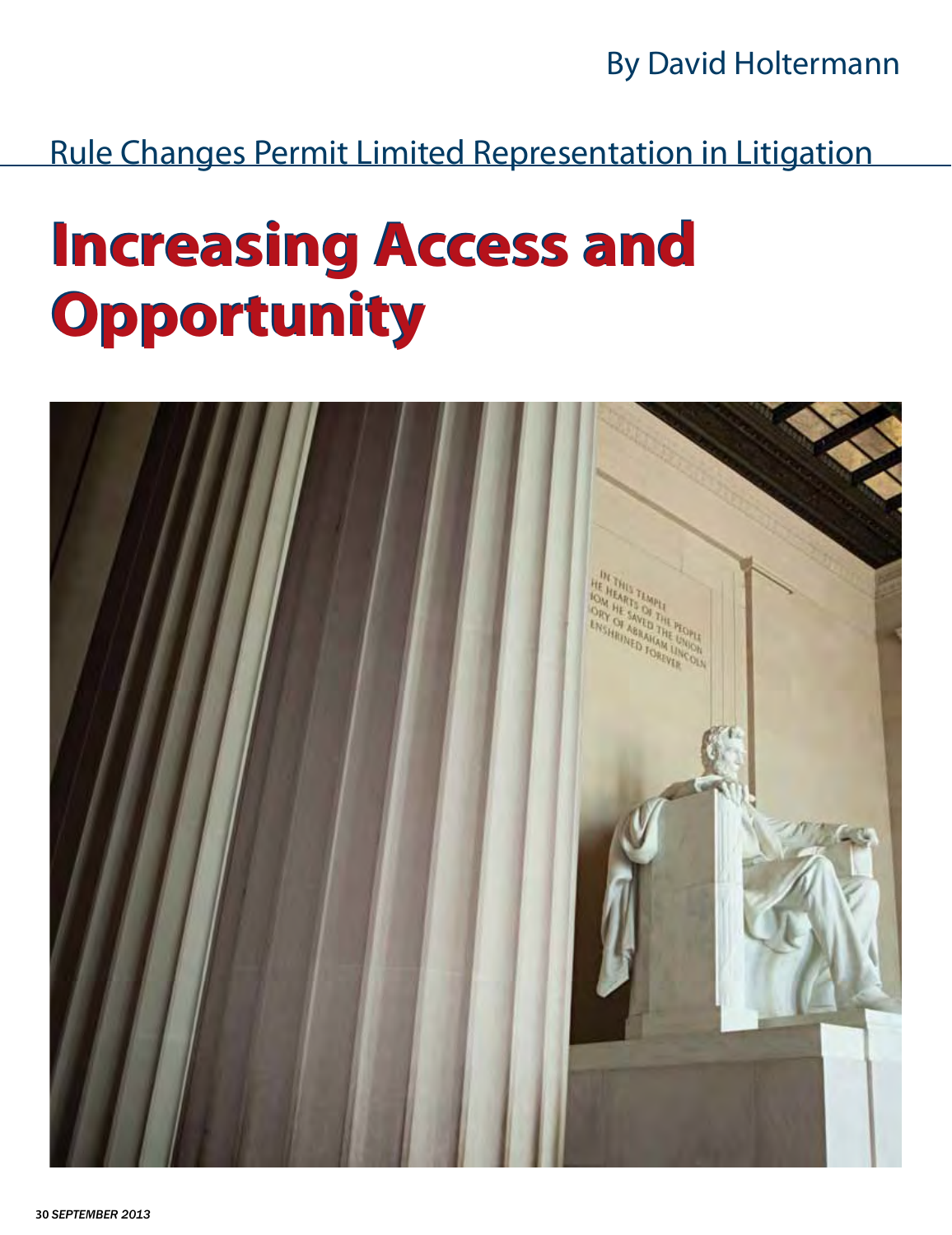**When the Illinois Supreme Court adopted rule changes expanding limited scope representation to litigation on July 1, it took an important step toward increasing access to legal representation and the justice system. It also opened a new realm of opportunity for lawyers.** 

**he most significant changes enable lawyers**

**THE MOST SIGNIFICANT CHANGES ENABLE LAWYERS**<br>to appear in cases on a limited basis, and to provide draft-<br>ing assistance to litigants without filing an appearance. The<br>package of amendments includes changes to Supreme Cou to appear in cases on a limited basis, and to provide drafting assistance to litigants without filing an appearance. The 11, 13 and 137, and additional comments to Rules of Professional Conduct 1.2, 4.2 and 5.5. They build on Rule of Professional Conduct 1.2(c), which has explicitly permitted limited scope representation (also known as "unbundling") in Illinois since 2010 (the changes to Rule 1.2(c) were described in "Limited Scope Representation is Here" in the April 2010 edition of the **CBA Record).**

#### **Limited Scope Appearances**

The most notable change is the amendment to Supreme Court Rule 13(c) permitting limited scope appearances in civil cases. Under the procedures outlined in the rule, a lawyer may appear in a single proceeding by entering into a written limited representation agreement with a client and filing a "notice of limited scope appearance." Rule  $13(c)(6)$ . The rule also prescribes the procedures for ending a limited scope appearance–either by order of the court on oral motion at a hearing attended by the client, or by written notice followed by a 21-day period for the client to object. Rule 13(c) (7). In either case, the limited scope appearance terminates unless the court expressly finds that the lawyer has *not* completed the representation specified in the notice of limited scope appearance.

#### **Document Preparation Assistance**

The other major change is the addition of paragraph (e) to Supreme Court Rule 137, which explicitly permits lawyers to help a selfrepresented person in drafting or reviewing a document that will be filed *pro se*. A lawyer providing assistance under the rule is not required to file a general or limited appearance or to sign the document in question. The remaining rule changes align existing rules and commentary with the newly allowed practices. Supreme Court Rule 11, for example, establishes that when a lawyer files a limited scope appearance, service is required on the lawyer in addition to the party until the limited scope appearance terminates. The amendment to the comments in Rule 4.2 addresses lawyer communications with a party represented on a limited basis. The new commentary in Rule 1.2 and Rule 5.5 acknowledges that limited appearances and document preparation assistance are among the types of limited representation properly performed under the Rules of Professional Conduct.

#### **The Benefits of Accessible Representation**

The basic logic of unbundling is that a lawyer provides representation in a narrow, specific aspect of a case and the client self-represents in the remainder. A lawyer and a client effectuate a limited scope engagement by entering into an agreement (which in the case of a court appearance must be in writing pursuant to Rule 13(c)(6)) that identifies the scope of the legal work the lawyer will perform. The scope is explicitly limited to a specific proceeding or task (e.g., representation in a hearing or drafting pleadings) or to a specific issue within a matter (e.g., the custody aspects of a marriage dissolution). If the client later decides to retain the lawyer to do more, the additional tasks are the subject of a new agreement that specifies the altered scope of representation.

 Limiting the scope of representation enables lawyers to direct their time and expertise to the most critical aspects of a case. This is important for legal aid and pro bono programs, where limited resources create pressure to allocate legal help where it will have the most impact. In a fee-based context, it allows clients on a tight budget to pay for some services even if full representation is out of financial reach.

 To many lawyers, the idea of participating in only a portion of a case is at odds with their legal training and practical experience. But the amendments to the professional responsibility and practice rules clearly indicate that limited representation should be considered an accepted practice that serves the important goal of broadening access to representation. Steve Pflaum, immediatepast chair of the Supreme Court Committee on Professional Responsibility, which reviewed and honed the limited scope rules ultimately adopted by the Court, explains that the rules are intended to enable litigants to get legal assistance they can afford: "Many lawyers contacted by prospective clients realize that they can't cost-effectively handle the whole case for that client, but that they can help with a specific aspect. Limited representation enables a lawyer and client to work together in a way that is economically feasible."

 Hon. Keven O'Grady is a district court judge in Kansas who provided unbundled services to his family law clients under Kansas' limited representation rules before joining the bench in late 2012. He argues that offering limited representation also works by attracting clients who assume that they are priced out of the legal market. "There are a lot of folks who believe they can't afford a lawyer. They are scared by what they think it will cost and they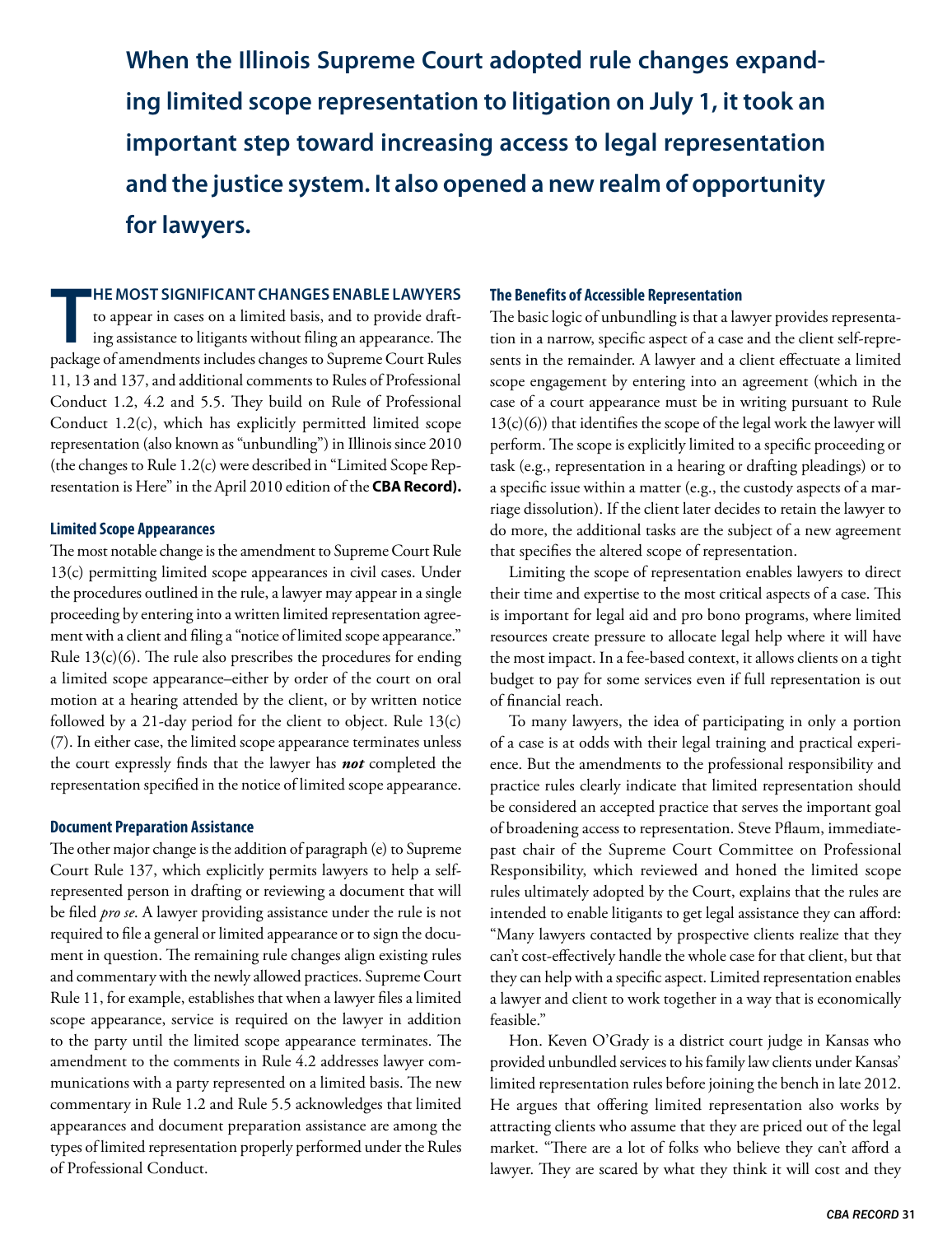#### *When is Limited Scope Representation Appropriate?*

What kinds of service can a lawyer provide in this brave new world? Immediate-past Chair of the Supreme Court Committee on Professional Responsibility Steve Pflaum emphasizes that in the civil arena, nothing is categorically out of bounds as long as the limited engagement meets the underlying requirements of Rule 1.2(c) (reasonable under the circumstances and with the informed consent of the client). To illustrate, Pflaum points to the following list of instances where a lawyer might provide limited representation under the amended rules. Please note that this list is not exhaustive, and a lawyer must determine on a case-bycase basis whether a representation would be reasonable.

- **Representing a client in a trial.** This is a simple example of limited assistance, where a client manages his or her case before trial, but retains a lawyer to handle the trial.
- **Represent a client in only the child custody aspects of a divorce.** In this scenario, the client handles property issues but retains counsel for child custody issues. Experience in other states shows that, in this and other ways, matrimonial controversies often lend themselves to limited scope representations.
- **Drafting a motion to dismiss or for summary judgment to be filed and argued by a client**  *pro se.* An initial consultation with a lawyer may lead a client to understand there may be grounds for a dispositive motion, but retaining a lawyer to brief and argue the motion would be cost-prohibitive. The client and lawyer can agree that the lawyer will draft the motion to ensure it contains the key points. The client will be responsible for finalizing and arguing the motion. Unlike the other limited scope representations mentioned in this list, pursuant to Rule 137 no limited scope appearance by the lawyer under Rule 13(c)(6) is required for this kind of "ghostwriting" representation.
- **Arguing a motion.** A lawyer can be retained for the limited purpose of arguing a motion in court. The client would be responsible for briefing the motion. This type of limited scope representation may be a worthwhile option for important motions such as those involving TROs or dispositive motions. However, the lawyer's ability to represent the client effectively—and possibly the reasonableness of such engagements—may depend on the client's ability to provide the requisite factual foundation in a motion or brief for the arguments to be made by the lawyer.
- **Representations in connection with a deposition.** A lawyer can be retained either to take or defend a deposition–a proceeding that may be daunting to a layperson.
- **Representing a client in a hearing for the second time in a matter.** The foregoing list of limited scope representations is neither comprehensive nor mutually exclusive. Rule 13(c)(6) explicitly permits lawyers to make more than one limited scope appearance in a matter.

won't even consider getting help. With limited scope, the lawyer can give them a really good ballpark figure of how much it will cost or agree to do the work for a flat fee. Then they get exactly what they want and at a price they know and can expect." Pflaum agrees that limited representation may give clients confidence that seeking legal help won't lead to financial ruin. "The shorter time frames and discrete tasks associated with limited scope representations will often lend themselves to fixed fee arrangements. Clients who retain a lawyer to handle a specific aspect of a case for a fixed fee can be assured that they won't rack up unaffordable fees." The piecemeal nature of limited scope representation also gives members of the private bar certainty that their work will not go unpaid. "From a lawyer's standpoint limited scope, fixed fee arrangements enable lawyers to represent prospective clients who would otherwise be turned away, while reducing the risk of being saddled with large, uncollectable accounts receivable," explains Pflaum. O'Grady concurs, "With limited scope, you are going to do the work you've agreed to, not more. Additional work is the subject of a new representation agreement and fee."

#### **Impact in the Courts**

The ability of lawyers to make issue-specific, limited-duration court appearances under Rule 13 is a new development in Illinois courtrooms. Hon. Julie K. Katz, an associate circuit judge who presides over a high-volume domestic relations docket in St. Clair County, believes that in spite of their novelty, limited scope appearances and other types of unbundled assistance will help–especially by improving the quality of justice experienced by litigants. "When *pro se* litigants represent themselves in contested hearings, they get extremely frustrated because they do not know how to lay the proper foundation for an exhibit or how to question a witness without introducing hearsay testimony. When an opponent makes an objection, the *pro se* parties expect me to help them, which I obviously cannot do. As a result, they feel that they can't tell their entire story and they are very dissatisfied with the legal process. When attorneys can assist them with these basic tasks, even on a limited basis, *pro se* litigants are more likely to feel they are getting fair hearings."

#### **Doing it right**

Limited representation is not fundamentally different from traditional practice, and is subject to the same duties and standards. With knowledge of the applicable rules, attention to detail, and a degree of discipline about the limits established in representation agreements, limited scope practice should not be intimidating to most practitioners.

 Lawyers should start by understanding the requirements of Rule 1.2(c) and the other Rules of Professional Conduct. Limiting the scope of representation is explicitly permitted under Rule 1.2(c), as long as "the limitation is reasonable under the circumstances and the client gives informed consent." Comment 7 to Rule 1.2 explains that "this Rule affords the lawyer and client substantial latitude to limit the representation…." In practice, "reasonable under the circumstances" does not mean the client must be able to selfrepresent regarding the other aspects of the case as effectively as if he or she were represented by counsel. Comment 7 illustrates how circumstances such as the amount of time allotted for the limited scope representation–for example, if it is limited to a brief telephone conversation–can affect whether the representation "is sufficient to yield advice upon which the client can rely"